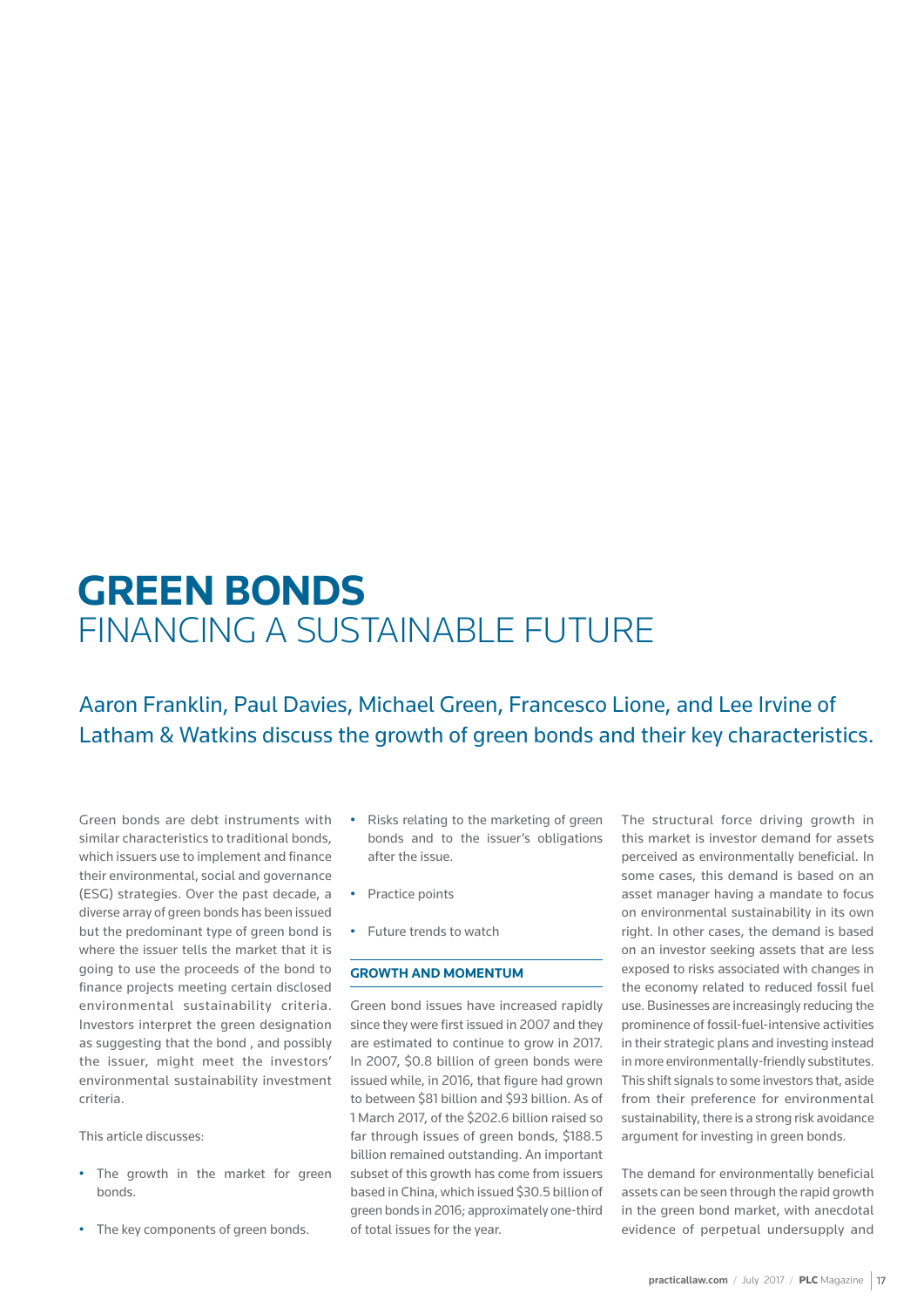oversubscription of green bonds. It is also illustrated by the fact that investors with over \$45 trillion in assets under management have publicly committed to environmentally friendly finance; for example, by participating in the United Nations' Principles for Responsible Investment, joining the Paris Green Bonds Statement or becoming a member of the Institutional Investors Group on Climate Change. Investors are not only showing a willingness to buy green bonds, they are also shaping the product by participating in the market-led standards known as the Green Bond Principles (*see box "Green Bond Principles"*).

Investor demand creates a powerful incentive for potential issuers to create a supply of green bonds. This incentive is not necessarily financial: in general, green bonds have not had a lower interest rate than their non-green comparators. Rather, the main advantage of a green bond is furthering an issuer's sustainability strategy. It does this by signalling to stakeholders, not just investors, the issuer's willingness to sacrifice flexibility and undertake additional costs to further sustainability goals. Although difficult to quantify, market participants frequently cite this advantage.

An additional benefit of issuing a green bond can be attracting investor interest. Asset managers increasingly operate with environmental-sustainability criteria or priorities and the green label communicates that the bond may be a potential fit or worth a second look. The involvement of greenconstrained investors in an order book may not change the coupon but, at least in certain cases, has enabled a larger offering size. The green label can also communicate a strong overarching approach to ESG issues, which can provide assurance to investors reticent to invest in a challenging jurisdiction.

Growth in the green bond market has been further accelerated by the rapid development of market infrastructure that is intended to standardise and simplify the new product (*see box "Market infrastructure development"*).

#### **DEFINING GREEN BONDS**

Green bonds are debt instruments with similar characteristics to traditional bonds, which issuers use to implement, emphasise and finance their ESG strategies. This definition is necessarily broad and imprecise because what the market and regulators recognise

# **Green Bond Principles**

The Green Bond Principles were created in 2014 by a coalition of investment banks, issuers and investors and have been updated annually, most recently in June 2017, based on feedback from stakeholders designated as members or observers (*www. icmagroup.org/Regulatory-Policy-and-Market-Practice/green-bonds/green-bondprinciples/*). Although the Green Bond Principles are the predominant voluntary green bond standard, they provide only an indicative and non-exhaustive list of activities expected to be supported by the green bond market.

The Green Bond Principles provide more specific quidance through four core components that govern certain procedural aspects of a green bond issue. These core components recommend transparency with regard to how the bond's proceeds will be managed, used and reported, including with respect to any environmental benefits achieved. The four key components encourage the issuer to:

- Disclose in what type of projects the green bond proceeds will be invested.
- Describe the process to determine what projects will receive financing.
- Describe how proceeds will be managed in the interim period before they are invested or during the period after they are repaid but before they are reinvested.
- Report how the proceeds were used as well as, if possible, outcomes related to environmental key performance indicators of the issuer's selection.

as a green bond includes a range of different securities. Green bonds can be analysed as debt instruments with three necessary components:

- A green label
- An underlying environmentally beneficial activity.
- A connection or relationship between the bond and the underlying environmentally beneficial activity.

#### **Green label**

The first component of all green bonds is that, as a matter of definition, they are labelled as green by the issuer. By applying the green label, the issuer distinguishes its bond as green and allows investors to more easily identify the bond as meeting investment criteria related to environmental sustainability.

## **Underlying green activities**

Green bonds universally relate to an underlying activity that purports to be environmentally beneficial (see box "Environmentally beneficial *activities"*). In practice, the use of proceeds for approximately half of all green bond issues relate to renewable energy or energy efficiency, although this trend decreased

significantly in 2016, with uses of proceeds related to sustainability in water usage recording the most notable increase.

While most market participants are able to agree at a high level on categories of activity that are environmentally beneficial, questions often arise at a more detailed level. Examples include when one objective, such as carbon dioxide emissions reduction, trades off against another objective, such as biodiversity conservation, or when there are disputes about whether a technology, such as clean coal or nuclear energy, qualifies. A certain degree of uncertainty with respect to the boundary around what activities qualify as environmentally beneficial may be inevitable, as the priorities of stakeholders differ depending on geography, risk exposure and ideology. This uncertainty prompts the question of who decides what is permitted to be labelled as a green bond. There is no universal answer and it is helpful to think of two competing regimes: market-driven regulation and central regulation.

**Market-driven regulation.** In most of the world, except China, the market decides what is permitted to be labelled as a green bond. This means that an issuer is free to label any bond as green if investors will agree with that label. Market stakeholders such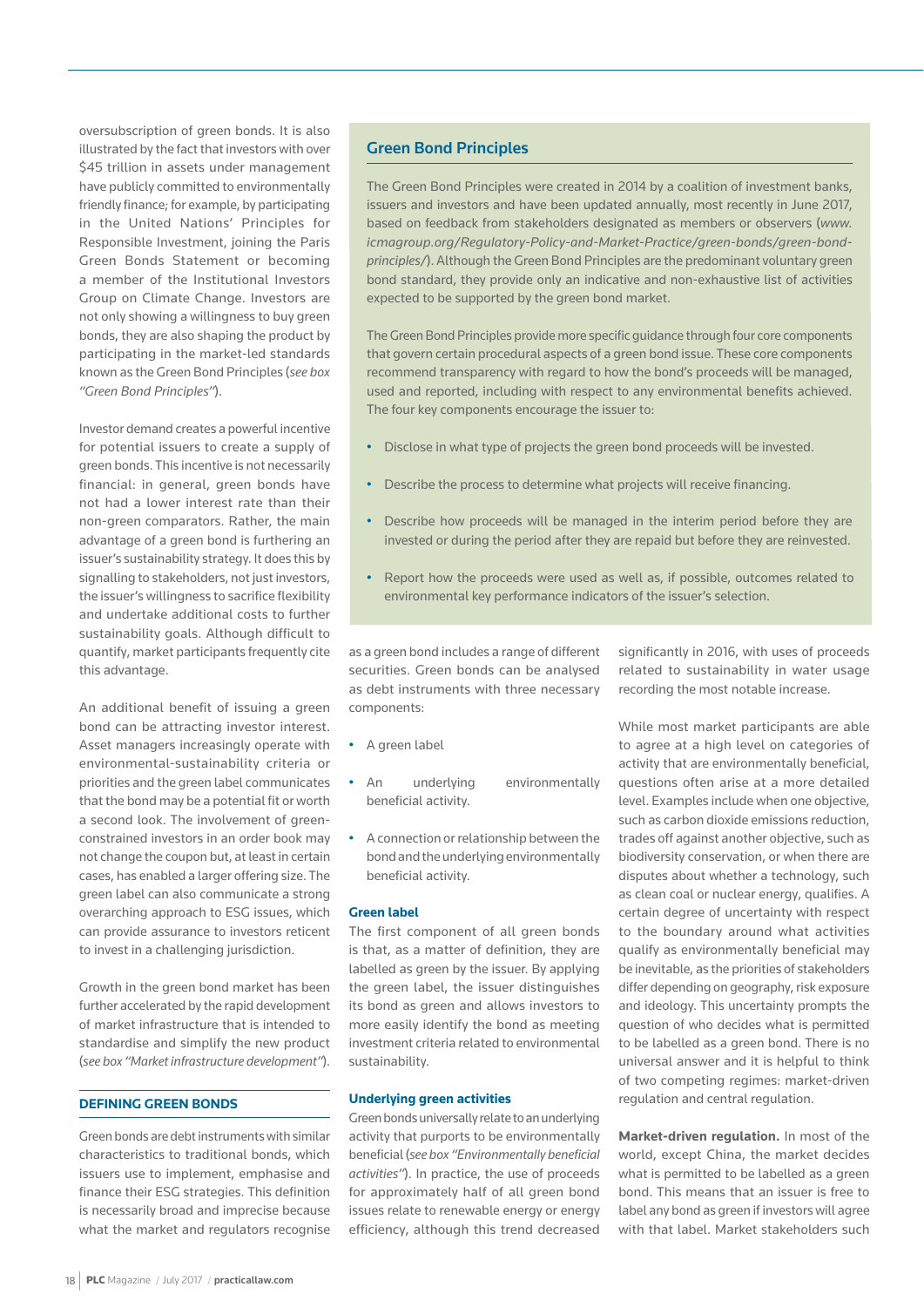as non-governmental organisations and environmental consultants act as de facto gatekeepers, and may punish dubious green bonds by claiming that an issuer is engaging in "green washing" or by excluding an issue from green bond databases.

The market-driven approach allows for flexibility but permits a degree of uncertainty around what qualifies as a green bond. This uncertainty is, in many cases, mitigated through voluntary measures, such as by complying with the Green Bond Principles or obtaining an external review. External reviews are typically performed by thirdparty consultants. The most popular form of external review is the second opinion, in which a consultant provides an opinion for the benefit of investors in support of the green bond (*see box "Second opinions"*). The substance of second opinions varies depending on the issue and the particular third-party consultant involved, ranging from assessment of compliance with the Green Bond Principles's process guidelines, to the issuer's overall ESG compliance, to compliance of the issuer's activities with the consultant's in-house criteria for what constitutes a green bond.

Another form of external review consists of third-party verification against a defined standard, which can take place either concurrently with or subsequent to an issue. Specialised ratings are also available, where the issuer's green bond and underlying activities can be assigned a credit-like rating.

**Central regulation.** Some central authorities publish binding rules to identify what qualifies as a green bond. For example, several different organisations in China have issued binding rules. The regulation of green bonds in China is divided primarily on the basis of the type of issuer, with the People's Bank of China regulating green bonds issued by financial entities, the National Development and Reform Commission (NDRC) regulating bonds issued by other companies that do not have listed equity, and the China Securities Regulatory Commission regulating bonds issued by non-financial corporate issuers with listed equity. In addition, both the Shanghai and Shenzhen stock exchanges have issued pilot guidelines applying to bonds issued on their exchanges.

In certain cases, Chinese green bond guidelines have been more flexible compared to typically-acceptable green bonds in Europe.

# **Market infrastructure development**

A number of developments in the market infrastructure for green bonds have increased growth in the green bond market, including the following:

- In 2014, a coalition of issuers, investors, and underwriters created voluntary process guidelines known as the Green Bond Principles, which have heavily influenced the market's development.
- Investment funds and exchange-traded funds that are focused on green bonds and environmental investing have proliferated.
- Index providers have launched indices to track the green bond market, such as the S&P Green Bond Index and Barclays MSCI Green Bond Index.
- Several stock exchanges have launched dedicated segments for listing green bonds, including the London Stock Exchange, Luxembourg Stock Exchange and Oslo Børs.
- Moody's and Standard & Poor's have announced green ratings.
- Non-governmental organisations, such as the Climate Bond Initiative, have developed certification standards.

This flexibility applies to what activities are sufficiently environmentally beneficial. For example, certain guidelines accept clean coal or fossil fuel retrofittings, which would not generally qualify in the European market. This flexibility also applies to the connection between the bond and the underlying activity. For example, certain guidelines permit a bond to be labelled green if greater than 50% of proceeds are used for eligible purposes, whereas European standards would require a much higher threshold.

#### **The connection**

The third component of all green bonds is the connection or relationship between the bond and the underlying green activity. Bonds are often characterised as green where the proceeds are used to finance green projects. In reality, the manner in which the green bond relates to the activity is diverse and often the same green bond will operate in multiple ways. To understand how green bonds operate, it is helpful to consider three categories: future use, immediate use and credit support. These categories are indicative and often overlap, but facilitate analysis of the different types of green bonds.

**Future use.** The original and predominant green bond structure is future use. Here, the green bond issuer, which is typically a bank, states in the offering disclosure for the bond that it commits to lending the proceeds from the bond issue to third parties that will use the borrowed funds to finance projects that meet the green bond issuer's eligibility criteria. These projects are typically referred to as eligible green projects. The green bond issuer typically selects which borrowers and projects to fund only after the green bond has been issued and investors will only learn after the fact, if at all, how their funds were eventually used.

The meaning of eligible green projects will be detailed in the disclosure, and often includes financing and refinancing ongoing or new operations, or acquiring assets. Typically, issuers of future-use green bonds state in their offering disclosure that they will periodically report with regard to how much of the proceeds have been loaned to eligible green projects, the characteristics of those projects and, in some cases, the environmental outcomes associated with those projects.

The future-use structure was used for the first green bond, issued by the International Finance Corporation in 2007, and remains the dominant structure. The most common type of issuer is a financial institution; often supranational or quasi-governmental development banks. However, municipalities, utilities companies and large corporates, among others, have also issued future-use green bonds. In these cases, rather than lending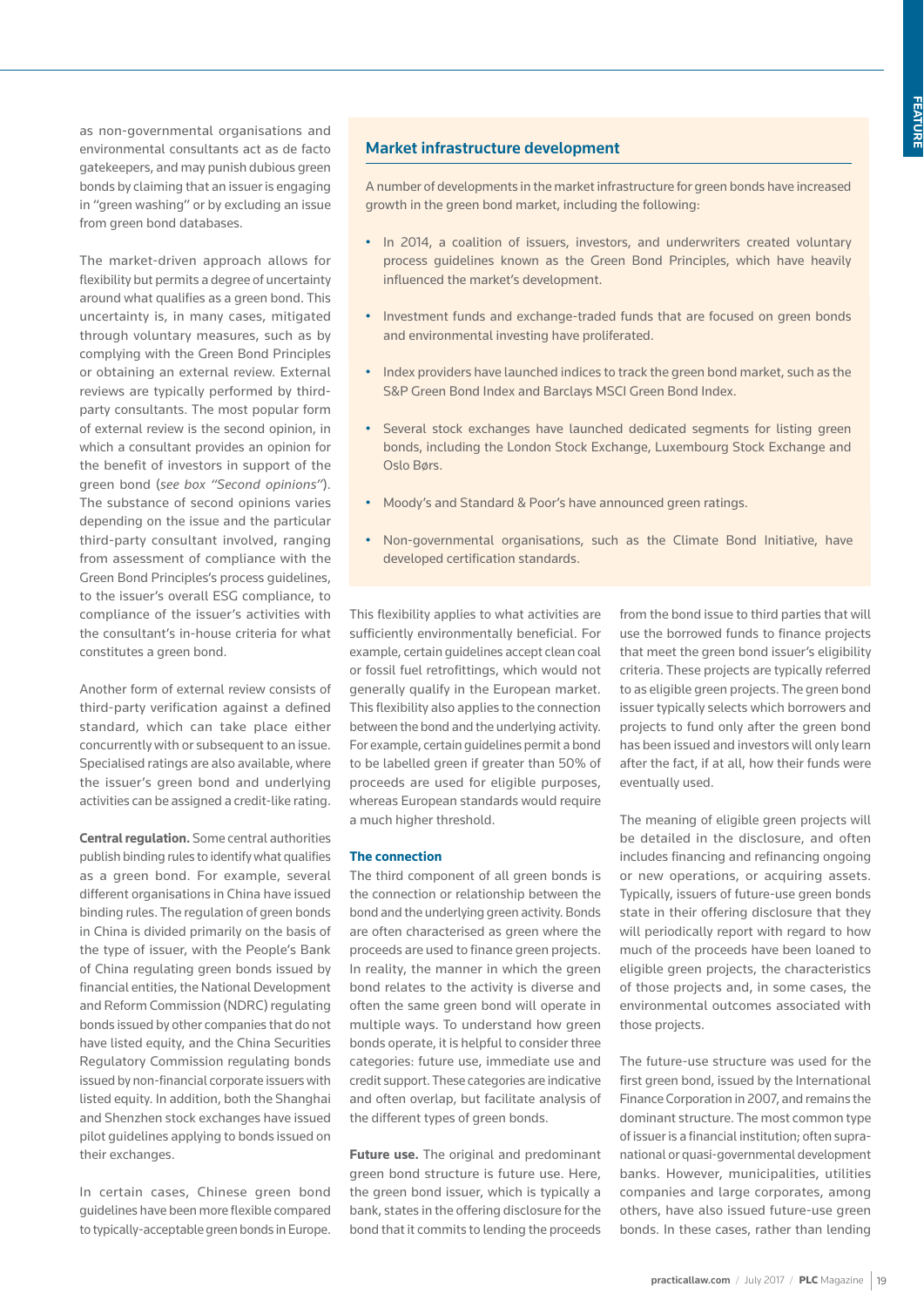green bond proceeds on to third parties, the green bond issuer will allocate the proceeds to internally selected eligible green projects.

Future-use green bond structures allow investors to invest in an asset that they can characterise as green from the moment of first buying the bond, while transferring to the issuer the burden of reviewing potential projects, administering loans and monitoring ongoing creditworthiness and compliance. The issuer is often a bank and well-equipped to perform these functions. Investors are insulated from direct exposure to the credit risk of the ultimate borrowers and rely on the issuer's balance sheet. The ultimate borrowers are able to borrow from bank lenders without the burden of undertaking a securities issue, which involves extensive legal review and typically requires a sufficiently large sum that may disqualify many potential borrowers.

The Green Bond Principles and the practice of obtaining second opinions help facilitate the future-use structure. The Green Bond Principles' core components are tailored to improving the reliability of an issuer's promise to use proceeds to support unidentified environmentally-beneficial projects, covering such matters as providing adequate disclosure on what types of projects will be eligible for funding, how projects will be selected, the management of the proceeds of the bond before lending those proceeds to the ultimate borrowers and the future reporting on how the proceeds were used. Similarly, the practice of obtaining external review in the form of a second opinion allows the external reviewer to assess the issuer's project eligibility criteria for compliance with a green bond framework.

Most future-use green bonds have been low-risk, low-interest rate instruments that are typically rated as investment grade. This results both from the fact that most futureuse green bond issuers are investment-grade rated financial institutions and from the risk preference of many investors that are focused on ESG compliance.

**Immediate use.** Immediate-use green bonds are where the particular use of proceeds is disclosed to investors at the time of issue. Investors in immediate-use green bonds can assess for suitability the particular project in question, rather than, in the case of futureuse green bonds, the suitability of the issue's project eligibility criteria. For example, a corporate issuer would issue an immediate-

## **Environmentally beneficial activities**

At a high level, there is little dispute that activities related to the following would qualify as environmentally beneficial:

- Renewable energy.
- **Energy efficiency.**
- Pollution prevention and control.
- Sustainable management of living natural resources.
- Terrestrial and aquatic biodiversity conservation.
- Clean transportation.
- Sustainable water management.
- Climate change adaptation.
- Eco-efficient products, production technologies and processes.

use green bond by explaining to investors that the use of the proceeds would be to finance the construction of a specific new solar power electricity generation facility or to refinance debt facilities related to ongoing recycling operations. Immediateuse green bonds have also been issued to acquire assets and to finance bolt-on and leveraged acquisitions.

Immediate-use green bonds require and allow the investors to assess both the environmental appropriateness of the underlying activity and the creditworthiness of the issuer. Accordingly, green bonds in this category rely to a lesser extent on green bond infrastructure, such as the Green Bond Principles and external review.

The credit profile of immediate-use green bonds is more varied than with respect to future-use green bonds, and includes most sub-investment grade green bonds. One potential explanation for the increased diversity in credit profile for this category is that it includes bonds issued for single projects or for single end users, which can lead to smaller issue sizes by smaller issuers.

**Credit support.** Credit support green bonds are characterised by the business activities or assets that provide the credit support for the bond, such as the cash flows to support interest payments, rather than how the bond's proceeds will be used. Most

prominently, this category would include "pure play" green bonds, which are issued by companies that are predominantly involved in environmentally-beneficial activities. For example, this category of green bond would include a bond issued by a renewable power generation corporation where the use of proceeds are "general corporate purposes." This category of green bond would also include securitisations of cash flows from environmentally-beneficial contracts, such as leases of hybrid automobiles.

As with immediate-use green bonds, credit support green bonds require and allow investors to assess both the environmental appropriateness of the underlying activity and the creditworthiness of the issuer.

## **RISKS AND CONCERNS**

The advantages conveyed by green bonds may also carry additional legal and reputational risks relating to the process of marketing and selling the green bond and to the issuer's obligations after the issue.

#### **Marketing and sale**

Certain risks are inherent to marketing and selling any bond, green or otherwise, such as the risk that investors or regulators will claim that the issuer's disclosure related to the bond was misleading. Different risks apply depending on the relevant jurisdictions and legal regimes, and whether the bond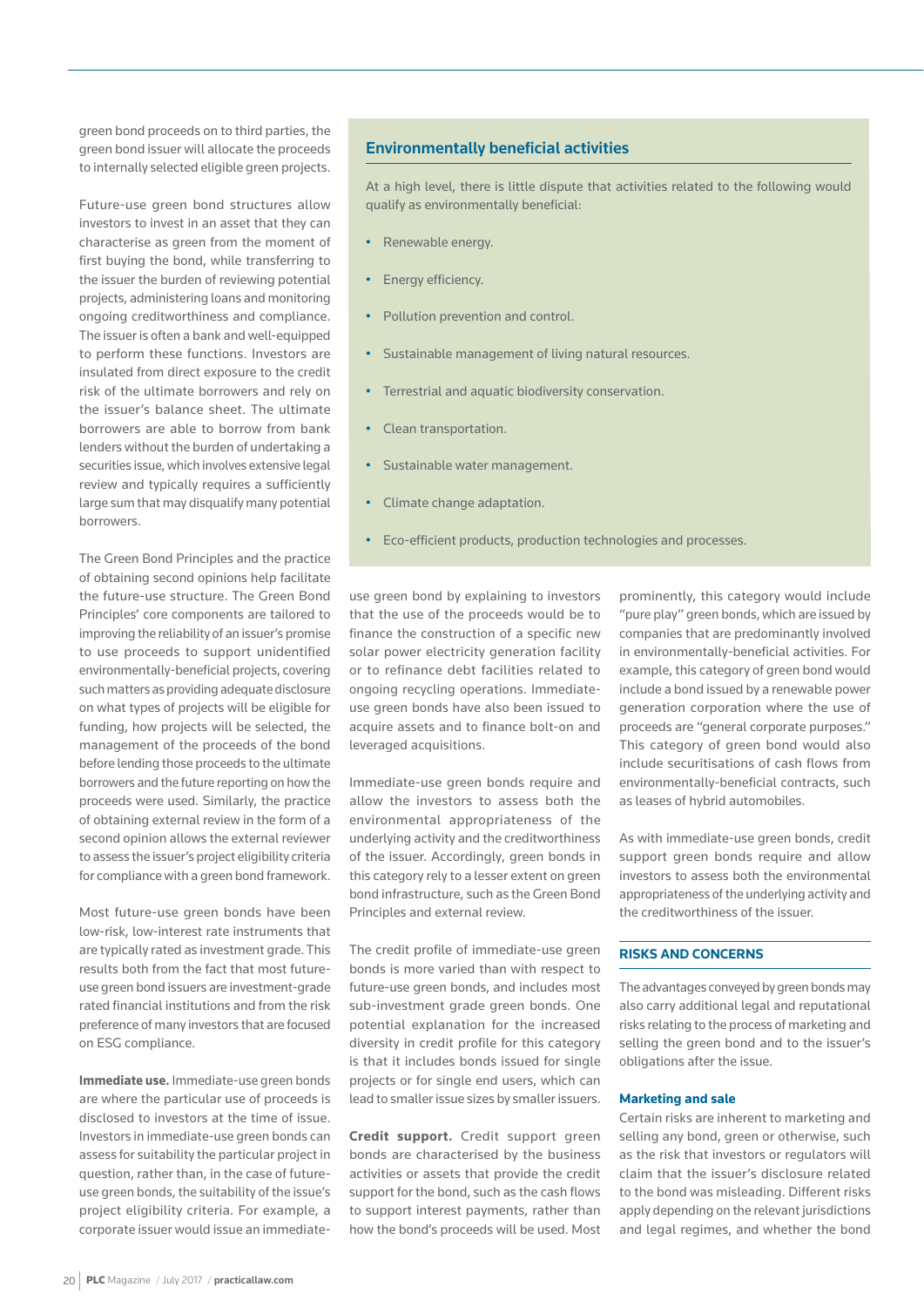is subject to regulatory approval. When marketing and selling a green bond, the issuer will somehow communicate that the green label applies to that bond, which opens the issuer to arguments that the issuer's green label was misleading in several ways.

## **Nature of the underlying green activities.**

The green label may be subject to challenge on the grounds that it implies that certain or all of the associated underlying green activities are environmentally beneficial. The boundaries for what qualifies as green are often unclear and it is not hard to imagine disputes about whether a particular project would be environmentally beneficial. For example, a dispute could arise regarding whether a water desalinisation project that relied on fossil fuel-derived electricity had a net benefit to the environment. This issue may be exacerbated by regional differences; for example, clean coal operations do not, in general, qualify as a green activity in the European green bond market whereas clean coal qualifies as a pollution prevention measure under certain standards in China. This issue may also be complicated for futureuse green bonds, where the actual use of the bond is not determined until after the green bond has been issued.

**Relationship-based challenges.** The green label may be subject to challenge if the bond does not sufficiently relate to the underlying green activity. For example, the green label could be challenged as misleading unless applied to a bond where the proceeds are used for particular green projects, thereby excluding the credit support green bond (including pure play green bonds). Although credit support green bonds have been accepted by the green bond market in the past, the Green Bond Principles call these bonds into question to the extent that they do not adhere to certain procedural norms that are more appropriate for immediate-use and future-use green bonds.

Another example of a relationship-based challenge is that the green label is misleading unless the bond's proceeds finance new or additional green projects. This argument is undercut by the sweep of market practice and, in particular, by the express reference to "refinancings" in the Green Bond Principles. Nevertheless, this additionality challenge retains currency with a certain segment of those who monitor and comment on developments in the green bond market.

# **Second opinions**

Issuers frequently support the characterisation of their bond as green by commissioning a second opinion by an environmental consultant. The content of these opinions varies depending on the format of the second opinion provider. In most cases, these opinions will assess the procedural aspects of the green bond such as whether the issuer has adequately disclosed the use of proceeds, whether the issuer has explained how it will select projects and how the issuer expects to report.

Second opinions often assess the underlying performance of an issuer on environmental, social and governance matters, determining whether the company's history and internal controls are consistent with the green label. In certain other cases, the opinion will address the environmental sustainability of the underlying green activity. Certain second opinion providers develop proprietary ratings such as "shades of green" or "scales of assessment"

Second opinions are typically treated like reports published by credit rating agencies. Second opinions are typically:

- Neither included nor incorporated by reference in the offering memorandum, although it is not uncommon to reference that a second opinion is provided.
- Provided for the benefit of the public, in contrast to auditor comfort letters, which are addressed to the underwriters.
- Made available to the public through the issuer's website.
- Subject to review before publication to ensure that factual descriptions of the issuer's green bond framework and ESG performance are consistent with the issuer's offering disclosure.

The Green Bond Principles recommend that issuers use some form of external review but do not include this as a core component. A second opinion is, however, required by certain of the green bond-specific stock exchange listing segments, such as the Luxembourg Green Exchange.

A further example of a relationship-based challenge is that the green label is misleading in the context of a future-use or immediateuse green bond unless applied to a bond where 100% of the proceeds are to be deployed for green purposes. Many European green bond issues allot a certain portion of the proceeds, typically between 1% and 5%, to cover transaction expenses. Certain green bonds will allot a specific portion of the proceeds to "cash on the balance sheet" or "general corporate purposes"; again, typically not more than 5%. According to NDRC guidelines applicable to certain Chinese issuers, up to 50% of the proceeds may be used for non-green purposes.

**Issuer disqualification.** The green label may be subject to challenge on the grounds that the issuer of the green bond disqualifies the issue. The theory of this challenge would be that issuing a green bond implies

that the issuer's business is operated in an environmentally friendly manner. This implication could be considered misleading where an issuer's business operations are antithetical to environmental sustainability or where the issuer has a history of causing environmental damage or non-compliance with relevant norms. The widespread attention to a spring 2017 issue of a green bond by an oil and gas company demonstrated this type of challenge. The proceeds of this issue were to be invested in, among other things, energy efficiency projects, and a leading green bond non-governmental organisation and database declined to include this in its listing. Nevertheless, this issue was bought by investors in large numbers, whether for its green credentials or for its credit profile. Despite the attention garnered by this issue, many market participants continue to express support for the idea that any company should be able to issue a green bond if it plans to use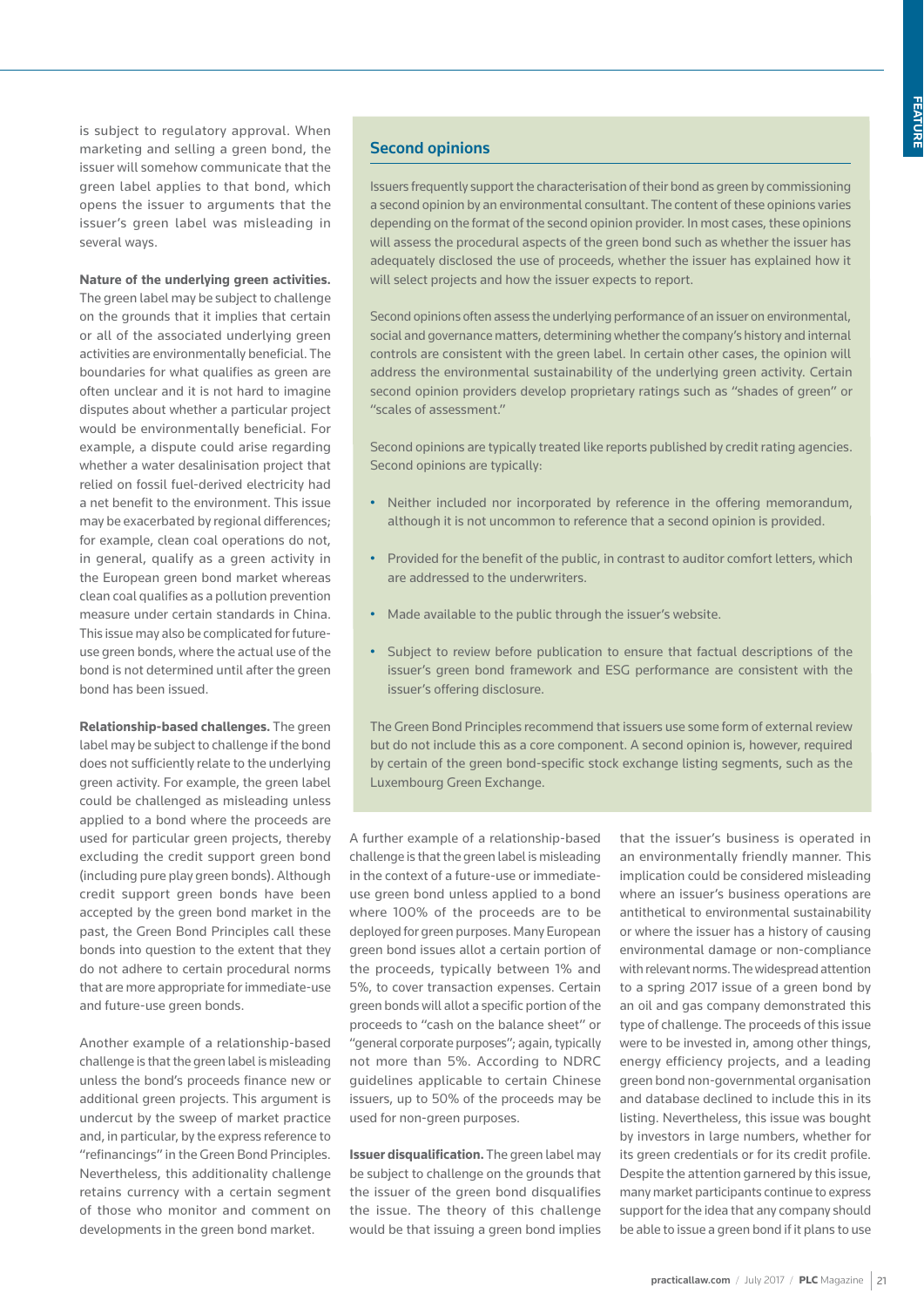the proceeds in an environmentally beneficial way. Relatedly, guidelines applicable to certain Chinese issuers suggest that issuers involved in high-pollution, high-energy consumption industries are not eligible to issue a green bond regardless of the bond's use of proceeds.

## **Obligations after the issue**

Green bonds differ in three ways from traditional bonds with respect to the issuer's obligations after issue. An issuer's failure to adapt to these different obligations could impose additional risks.

Firstly, for future-use green bonds the issuer will need to consider carefully whether the actual allocation of the bond's proceeds conforms to the expected use of proceeds as disclosed at the time of issue. For example, an issuer that sold its green bond based on the promise of using the proceeds to finance water conservation projects to be selected in the future may expose itself to legal and reputational risks if it then finances biodiversity projects. To make matters more difficult, many issuers include in their eligibility criteria concepts that are open to interpretation such as "sustainability" and "environmentally friendly."

Secondly, green bonds often involve reporting on the green aspects of the bond, beyond the normal financial reporting involved in a traditional bond. For future-use and immediate-use green bonds, the issuer will typically promise to provide certain information about, among other things, how the proceeds of the bond are used and what environmental results are the outcome of this use. In substantially all green bonds to date, these promises were not legally binding, meaning that they were included only in the disclosure and not in the bond contracts.

Thirdly, mandatory securities law imposes on most bond issuers (both traditional and green) certain fair disclosure obligations, which relate to promptly disclosing material developments to the market as a whole and avoiding situations whereby certain investors have access to important information not available to the market as a whole; often referred to as inside information or material non-public information. The point of these obligations is to prevent those with material information from profiting at the expense of those without this information. To meet these obligations, issuers need to assess the materiality of information in their possession

and whether public disclosures are required. For example, issuers may post a press release if a major counterparty declares bankruptcy because that information will affect the issuer's future revenue. For green bond issuers to comply with these obligations, they may need to take into account environmental outcomes and risks in determining what information is material or potentially inside information.

## **PRACTICE POINTS**

The green label can be applied to different types of bond, such as government, corporate, mortgage and municipal bonds. These different types of bonds have their own set of practices and norms that do not necessarily change due to the green label. Even for the aspects unique to the green bond, practice varies and remains in flux.

#### **Labelling the bond as green**

Issuers will often state in the bond offering disclosure that they consider the bond to be a green bond. They can do this by including "green" in the title of the bond. For example, instead of a new bond being referred to as "Senior Notes due 202X", the new bond would be referred to as "Senior Green Notes due 202X." They may also, or alternatively, include a statement to the same effect, such as: "the Notes are being issued as green bonds in accordance with our green bond framework." Multilateral investment banks and established issuers tend to adopt this approach.

Other issuers have relied on a less direct statement or no statement at all. In some instances, issuers will include disclosure with respect to a second opinion provider characterising the bond as green. In other instances, the issuer will rely on the implication of a use of proceeds related to financing eligible green projects. Corporates or less established issuers tend to adopt this approach.

In either case, the green label may be bolstered by reference to the green nature of the bond in other offering communications, such as press releases, Bloomberg announcements and investor presentations used for the roadshow. Green bonds then receive additional publicity from blogs and green bond databases that publicise new issues.

### **Key green disclosures**

In the past three years, many green bonds have been issued in compliance with the Green Bond Principles, which provide voluntary guidance on the process and disclosure involved in issuing a green bond (*see box "Green Bond Principles"*). Another element of the disclosure included in many recent green bonds involves disclosing as a risk factor that the bond will not meet the environmental investment criteria of every investor or will cease to be considered a green bond in the future.

## **Green promises**

Issuers typically include all relevant green promises, such as on the use of proceeds and future reporting, as disclosure in the bond offering document. With few exceptions, these promises are not included as elements of definitive contracts. In other words, failure to fulfil a green promise does not generally trigger an event of default and the right to demand immediate repayment of the bond.

Certain bonds, however, include as a matter of course a covenant that applies generally but has the effect of creating an enforceable green promise: the covenant to use the proceeds as specified in the bond disclosure. This covenant may appear in underwriting or purchase agreements between the issuer and its investment banks, but is not often a covenant enforceable by the noteholder for European bonds. In contrast, certain Asian bonds, including sub-investment grade bonds, include this as a right of the noteholders.

#### **Environmental due diligence**

The general bond process includes due diligence, which is meant to uncover any material concerns that should be disclosed to potential investors so as to minimise securities law risks. The due diligence process involves investigations of the issuer's affairs by the underwriters and legal counsel, usually through a series of question and answer sessions with company management, a review of key company documents, and discussions with accountants and auditors. This process is weighted towards uncovering matters that could significantly affect the topics that an investor is likely to find material, such as the financial results or condition of the issuer.

The due diligence process generally includes the review of an issuer's compliance with relevant regulations, including environmental regulations, and any liabilities for environmental remediation, but the emphasis is generally on how these matters could affect the bottom line. Due diligence on ESG